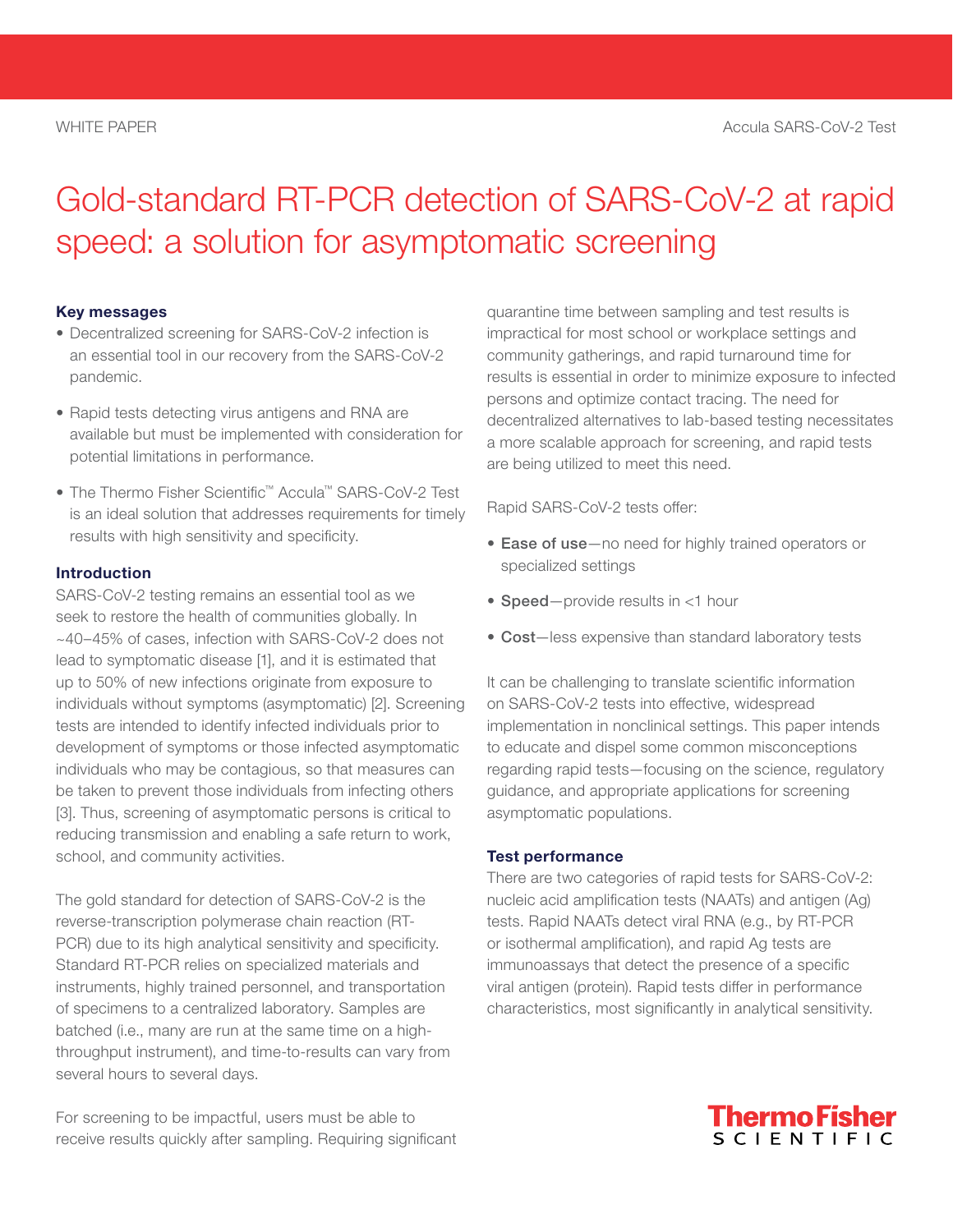The exponential amplification of nucleic acid targets by NAAT methods enables detection of very small amounts of SARS-CoV-2 RNA in a specimen. Rapid NAATs that employ isothermal amplification do not require the sophisticated thermal cycling involved in RT-PCR but are less sensitive than both rapid RT-PCR and standard lab-based RT-PCR [4]. Ag tests do not amplify their protein targets, so they are generally less sensitive than most NAATs [5].

## **NAATs**

Tests within each category (NAAT or Ag test) do not have equivalent performance and should be evaluated on an individual basis. The FDA established a Reference Panel for NAAT SARS-CoV-2 tests, enabling direct comparison of limit of detection (LOD) across Emergency Use Authorization (EUA) tests, utilizing standardized material and a common protocol [6]. Table 1 contains the FDA Reference Panel results of widely utilized lab-based and rapid NAATs.

The low LOD of the Accula RT-PCR test places it among the best-in-class of lab-based tests for SARS-CoV-2 RNA detection. Assays with higher LODs will miss more infected individuals. One study estimated that each 10-fold increase in LOD is expected to increase the false negative rate by 13%, missing an additional 1 in 8 infected persons [7]. Notably, the Accula SARS-CoV-2 Test from Thermo Fisher Scientific had the lowest measured LOD among all rapid NAATs and rivals the most sensitive lab-based tests.

The Accula test utilizes proprietary PCR technology that enables shortened cycling times without the need for costly thermal cycler hardware and optical detection systems used in lab-based RT-PCR. Testing is fully integrated on a single-use cassette and reusable dock, and results are provided in a lateral flow readout (similar to a home pregnancy test) in approximately 30 minutes. In field-based testing, the Accula test has also demonstrated sensitivity on par with standard lab-based RT-PCR.

# Rapid Ag tests

No FDA Reference Panel exists for Ag tests, so it is challenging to utilize the LOD data from package inserts to predict the clinical sensitivity of such tests, since a variety of reference materials and methodological approaches have been used by the manufacturers. However, reports of rapid Ag test performance among asymptomatic individuals in real-world settings are now available (Table 2). These studies [8-12] include school- and community-based screening of children and adults, as well as testing of close contacts of index cases, with prevalence (RT-PCR positivity rates) ranging from low (2%) to high (>15%). Sensitivity in the field (i.e., positive percent agreement (PPA) with labbased RT-PCR results) ranged from ~35% to 63% across different rapid Ag tests and clinical contexts. In general, performance improved at higher prevalence and/or clinical risk (i.e., exposure to an infected individual). However, the ability to detect infections in asymptomatic individuals was suboptimal across all rapid Ag test studies. PPA of less than 80% between a rapid test and standard RT-PCR is considered poor performance by the FDA [13].

|                |                                           | Table T. FDA Reference Panel results for widely utilized lab-based and rapid NAATS. |                                |                     |  |
|----------------|-------------------------------------------|-------------------------------------------------------------------------------------|--------------------------------|---------------------|--|
|                | <b>Limit of detection</b><br>$(NDU/mL^*)$ | Lab-based test                                                                      | <b>Developer</b>               | <b>Type of NAAT</b> |  |
| Lab-based NAAT | 600                                       | Panther Fusion SARS-CoV-2 Assay                                                     | Hologic                        | RT-PCR              |  |
|                | 1.800                                     | cobas SARS-CoV-2 assay                                                              | Roche Molecular Systems        | RT-PCR              |  |
|                | 1.800                                     | Quest SARS-CoV-2 rRT-PCR                                                            | <b>Quest Diagnostics</b>       | RT-PCR              |  |
|                | 2.700                                     | Abbott RealTime SARS-CoV-2 assay                                                    | Abbott Molecular               | RT-PCR              |  |
|                | 475                                       | Accula SARS-CoV-2 Test                                                              | Thermo Fisher Scientific       | RT-PCR              |  |
|                | 5.400                                     | Xpress Xpert SARS-CoV-2 test                                                        | Cepheid                        | RT-PCR              |  |
| Rapid NAAT     | 54.000                                    | Visby Medical COVID-19                                                              | Visby Medical                  | RT-PCR              |  |
|                | 60.000**                                  | Cue COVID-19 test                                                                   | Cue Health                     | RT-isothermal       |  |
|                | 300,000**                                 | ID NOW COVID-19 test                                                                | Abbott Diagnostics Scarborough | RT-isothermal       |  |

# Table 1. FDA Reference Panel results for widely utilized lab-based and rapid NAATs.

\* NDU: NAAT-detectable units.

\*\* Evaluated with dry swab protocol.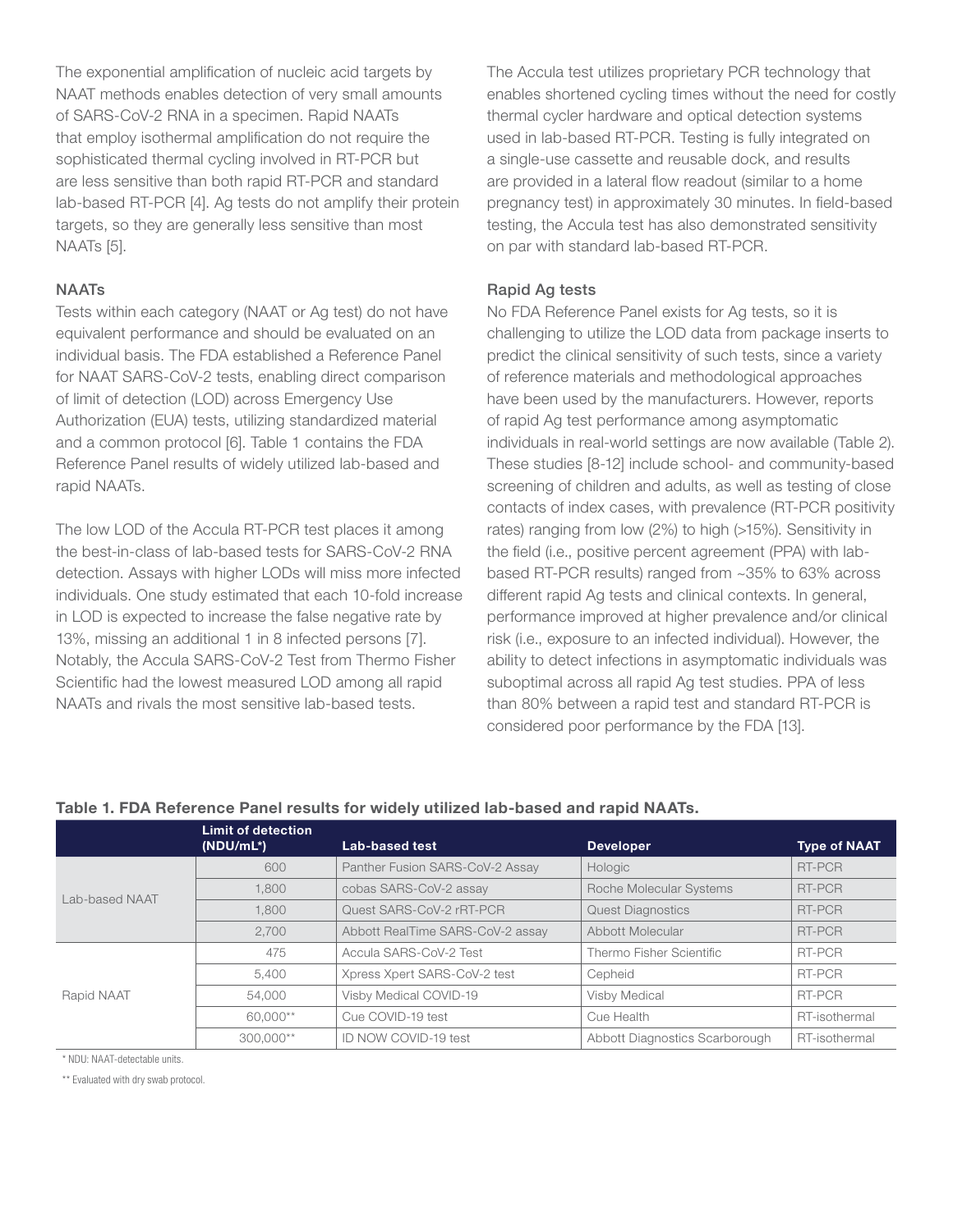#### Relationship between infectivity and test positivity

Proponents of rapid Ag tests suggest they may be at least as good as RT-PCR in the early phase of infection, when viral load and infectivity are highest. This argument is based on observations that positive Ag tests show high concordance with positive virus culture, while RT-PCR tests may continue to detect the presence of viral RNA after viable virus is no longer recovered in culture from patient specimens [14].

The implication is that samples that are positive by RT-PCR but negative by Ag test were likely sampled at the tail end of infections, with low viral loads unlikely to be infectious [15]. However, rapid Ag tests can give false negative results for samples with high viral loads as well. In an example from the study of two community-based testing sites in Table 2, there were 79 instances where a sample was positive by lab-based RT-PCR and negative by the rapid Ag test. Fifty-one (51) of these rapid Ag falsenegatives were available to be evaluated by virus culture. The majority of those samples were negative by virus culture, but six were positive.

Viral culture in artificial systems can have limitations [12], including "notoriously poor analytical sensitivity" [16]. The absence of culturable virus does not necessarily indicate the absence of transmissible virus, and the viral load below which transmissions no longer take place is yet unknown. Thus, the inability to detect culturable virus should not be interpreted to mean that a person is not infectious.

#### Table 2. Performance of rapid Ag tests on asymptomatic individuals.

| Test (developer)                 | <b>Setting</b>                             | <b>Sample</b><br>size | <b>Population</b>                                    | <b>Prevalence</b><br>(%) | <b>Pretest</b><br>probability* | <b>Sensitivity</b><br>(%) | <b>Specificity</b><br>(%) | <b>PPV</b><br>(%) | <b>NPV</b><br>$(\%)$ |
|----------------------------------|--------------------------------------------|-----------------------|------------------------------------------------------|--------------------------|--------------------------------|---------------------------|---------------------------|-------------------|----------------------|
| Sofia (Quidel) [8]               | Two university<br>campuses                 | 871                   | Asymptomatic                                         | $\overline{2}$           | Low                            | 41.2                      | 98.4                      | 33.3              | 98.8                 |
| <b>BinaxNOW</b><br>(Abbott) [9]  | Two community-<br>based testing sites      | 2,592                 | Asymptomatic                                         | 4.7                      | Low                            | 35.8                      | 99.8                      | 91.7              | 96.9                 |
| <b>BinaxNOW</b><br>(Abbott) [10] | Community<br>drive-through<br>testing site | 829<br>974            | Asymptomatic/<br>pediatric<br>Asymptomatic/<br>adult | 12.9<br>5.9              | Moderate to<br>high            | 65.4<br>70.2              | 99<br>99.6                | 90.9<br>90.9      | 95.1<br>98.1         |
| CareStart<br>(Access Bio) [11]   | Community<br>drive-through<br>testing site | 221<br>1,036          | Asymptomatic/<br>pediatric<br>Asymptomatic/<br>adult | 16.7<br>12.4             | High                           | 51.4<br>50                | 97.8<br>99.1              | 82.6<br>88.9      | 90.9<br>93.3         |
| <b>BD Veritor (BD)</b><br>$[12]$ | Close contacts of<br>index cases           | 2,678                 | $Pre-$ /<br>asymptomatic                             | 8.7                      | Substantial                    | 63.9                      | 99.6                      | 94.3              | 96.7                 |

\* Pretest probability considers both the prevalence of the target infection in the community and the clinical context of the individual being tested. If the prevalence of infection in the community is high, and the person being tested is symptomatic, then the pretest probability is generally considered high. If the prevalence of infection in the community is low, and the person being tested is asymptomatic and has not had any known contact to a person with SARS-CoV-2, then the pretest probability is generally considered low. The generic grading here follows the thresholds proposed by the CDC [3]. PPA: positive percent agreement; NPA: negative percent agreement.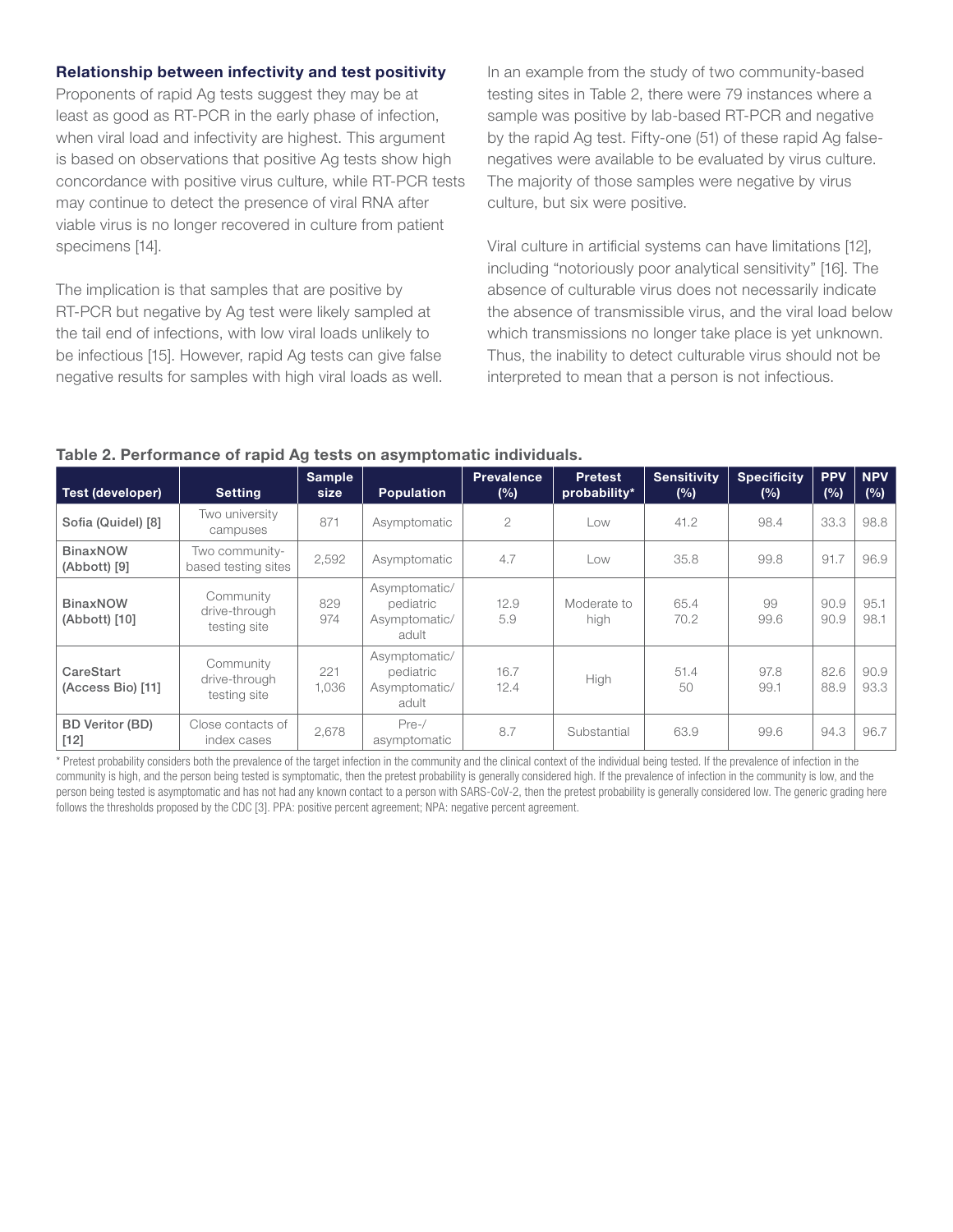#### Guidance for asymptomatic screening

United States (US) federal entities and professional organizations continue to review the evidence supporting rapid SARS-CoV-2 screening of asymptomatic individuals. Current guidelines carefully consider the advantages of rapid tests—quick turnaround time, lower costs, and resource needs—in the context of potential limitations of performance.

Note: Most EUA-authorized SARS-CoV-2 molecular diagnostic tests have been authorized for use in individuals suspected of COVID-19 by their health care providers. Individuals suspected of COVID-19 infection or exposure can be symptomatic, presymptomatic, or asymptomatic. Testing of any of these individuals is at the discretion of the health care provider ordering the test [17].

#### US Food and Drug Administration (FDA)

The FDA recommends using a highly sensitive test for asymptomatic screening, especially if rapid turnaround times are possible. If highly sensitive tests are not feasible or if turnaround times are prolonged, the use of less sensitive point-of-care tests may be implemented, with consideration given to serial use to help mitigate performance deficits. When less sensitive tests are used, "negative" results should be considered "presumptive negative" [17].

#### US Centers for Disease Control and Prevention (CDC)

The CDC views point-of-care serial screening as an important tool to identify asymptomatic cases when community risk or transmission levels are substantial or high [3]. In their guidance for rapid testing [18], screening tests are recommended on at least a weekly basis, given that the virus incubation period can be up to 14 days. If prevalence is high, more frequent screening might be needed. In most cases, negative Ag test results should be considered presumptive, meaning that they are preliminary results. For positive results from rapid Ag tests, especially with low pretest probability, confirmatory RT-PCR testing is recommended. Results from NAATs are considered the definitive result when there is a discrepancy between the Ag and NAAT tests.

#### Infectious Diseases Society of America (IDSA)

According to a publication on strategies for SARS-CoV-2 testing [16], the IDSA recommends a testing regimen for asymptomatic individuals in settings of high prevalence with increased transmission risk and/or higher likelihood of severe disease. Examples include densely staffed workplaces, congregate settings, and cohorts with high rates of medical comorbidity, such as manufacturing and agricultural factories, inpatient psychiatric facilities, longterm acute care hospitals, and long-term care facilities. In these settings, the danger of missing a diagnosis includes the risk to the individual and the risk of missing a sudden local spike in infections at an early stage. When resources permit, such facilities should follow regional incidence numbers and initiate broad test-based screening when local prevalence reaches a predefined threshold (e.g., 1% test positivity). Screening would ideally occur at least twice weekly, with results available within 24 hours. The choice of tests depends on relative sensitivity, specificity, turnaround time, operational complexity, and cost. While NAATs have higher sensitivity, rapid Ag tests could be useful for frequent screening. If suspicion of SARS-CoV-2 infection is high, negative rapid Ag tests or isothermal NAATs should be confirmed with standard or rapid RT-PCR [4].

#### **Conclusion**

Decentralized screening for SARS-CoV-2 infection is an essential tool in our recovery from the current crisis. Evidence to date strongly points to rapid RT-PCR tests as the optimal solution for asymptomatic screening, based on performance characteristics equivalent to gold-standard lab-based testing for SARS-CoV-2 and operational characteristics enabling rapid, decentralized deployment. Ag tests are less sensitive (more false negative results) compared to NAATs, especially among asymptomatic people. However, rapid isothermal or Ag tests may be useful when PCR tests are not available, taking into account performance limitations. Screening using less sensitive tests can be particularly helpful when testing is done serially and in areas with substantial or high levels of community transmission. Rapid RT-PCR such as the Accula SARS-CoV-2 Test is an ideal solution that addresses the requirements for timely results with high sensitivity and specificity.